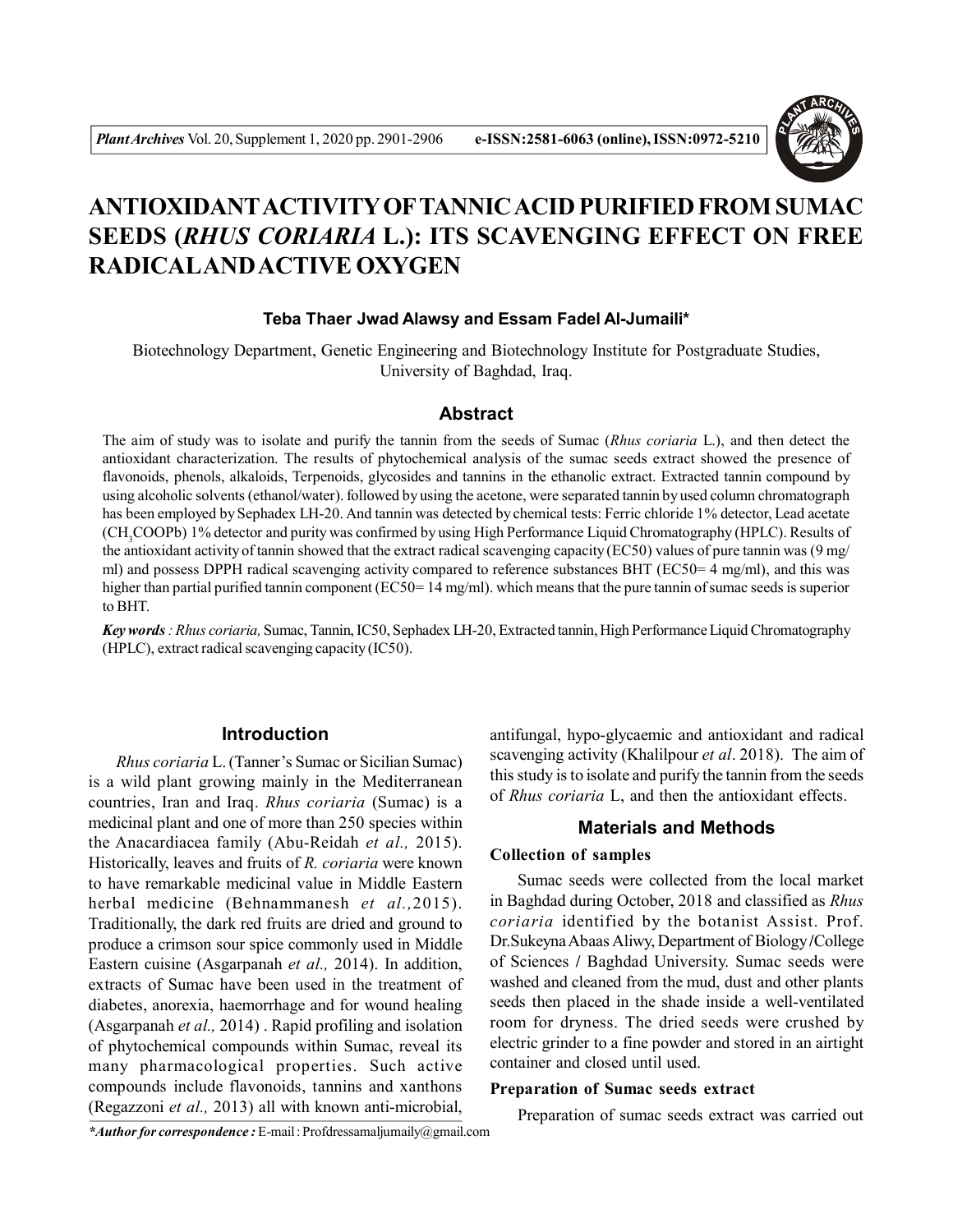according to Sheng *et al.,* (2016). About 30 grams of *Rhus coriaria* was shaken with three subsequent mixtures of 95% ethanol and water(1:1 v/v) with the ratio of 1:10 at 80  $\degree$ C for 2 hours. Insoluble materials which contained very little tannin were removed by filtration with a nylon filter and centrifuged at 3500 rpm for 15 minutes. The ethanol in the solution was removed by a rotary evaporator at 40°C. The remaining tannin was mixed with an equal volume of 1 mM acetate buffer at pH 4, and the remaining aqueous phase was extracted twice with an equal volume of ethyl acetate. The aqueous phase was evaporated to dryness by the rotary evaporator, re-dissolved in a minimum volume of 80:20 ethanol water  $(v/v)$ .

#### **Identification of Tannin**

General tests for tannin acid, standard hydrolysable (tannic acid, Merck) and standard condensed tannins (+) catechin, Sigma-Aldrich) were assayed for tanning Properties by their abilities to interact with ferric chloride, gelatin, lead acetate and bromine water. Each 2 ml of the solution was mixed with 2-3 drop wises of 1% ferric chloride (Merck), 1 ml of 1% lead acetate (Merck).

#### **Purification of tannin from** *Rhus coriaria*

A purified of the residue was performed using open glass column (2.5 X 30 cm) filled with Sephadex LH-20 (Pharmacia Fine Chemicals), The residue was dissolved in absolute ethanol at the flow rate of 0.8 ml/min. and monitored at 280nm. The gel was then washed with 50:50 acetone-water  $(v/v)$  at the flow rate of 0.9 ml/min and monitored the absorbance at 540 nm. The 50% acetone fraction, which contained the tannin, was evaporated by the rotary evaporator to remove acetone, and the aqueous solution was extracted three times with an equal volume of liquefied phenol. The aqueous phase was washed with a small amount of diethyl ether to remove phenol, evaporated to dryness, and re-dissolved in a minimum volume of absolute ethanol.

# **Preparative Thin Layer Chromatography**

For analysis of tannin by using Thin Layer Chromatography (TLC) according to Békro *et al.,* (2008), An aliquot of every extract is dissolved in 1 ml of appropriate solvent (generally  $CHCl<sub>3</sub>$ ). For TLC, using silica gel sheets (silufol 60 F254, aluminum support; Merck) in appropriate solvent system: CHCl<sub>3</sub> /MeOH/ AcOH (18:1:1,  $v/v/v$ ), revealing - FeCl<sub>3</sub> for tannins. Rf was calculated for every constituent.

*Thin layer chromatography -* Kieselgel GF254 plates, 20 x 20 cm, 1 mm thick, were used. TLC plates were run in duplicate and one set was used as the reference chromatogram. Spots and bands were visualized

by UV irradiation (254 and 366 nm) and  $H_2SO_4$  spray reagent.

# **Analysis of tannin by High performance liquid chromatography (HPLC)**

HPLC fingerprints were prepared using a chemito LC6600 model, equipped with isocratic pump and UV-VIS detector. Solvents were pre-filtered by using a millipore system and analysis were performed on reverse phase Lickrospher C18 column (250× 4.6 mm i.d.,5ìm).For injection in HPLC system the active spots were scraped from the reference TLC plates and dissolved in methanol. Injection volume was 5ìl for all the cases. All the extracts were detected at UV wavelength of 318 nm. The flow rate was 1.0 ml /min in all cases.Mobile phase used for different extracts were acetonitrate and acetic acid (70:30) (Lerma-Herrera *et al.,* 2017).

# **Antioxidant activity of Sumac seed extract DPPH assay**

In the DPPH assay, the antioxidants are able to reduce the stable radical DPPH to non-radical form DPPH-H. (Ajitha *et al.,* 2012).

DPPH is a stable free radical and accepts an electron or hydrogen radical to become a stable diamagnetic molecule. The purple colored alcoholic solution of DPPH radical changes to yellow in the presence of a hydrogen donating antioxidant which could be measured at 517 nm. The use of the DPPH assay provides an easy and rapid way to evaluate antioxidants by spectrophotometer (Fereidoonfara *et al.,* 2019). The scavenging reaction between (DPPH) and an antioxidant can be written as: (Kedare and Singh, 2011).

| $(DPPH) + (H-A)$ | $DPPH-H + (A)$ |
|------------------|----------------|
| (Purple)         | (Yellow)       |

The radical scavenging activity of the partial pure and pure tannin was compared at a concentration of (5, 10, 15, 25, 35 and 50 mg/ml). Butylated hydroxytoluene (BHT) and vitamin C were the antioxidants used as positive control. All tests were performed in triplicate and the methanol was used as a blank solution. The percentage DPPH reduction (or DPPH radical scavenging capacity) was calculated as:

% Reduction = (Abs DPPH – Abs Dil.) /Abs DPPH x 100

Where Abs  $DPPH = average$  absorption of the DPPH solution, Abs  $Dil.$  = average absorption of the three absorption values of each dilution. With the obtained values, a graphic was made using Microsoft Excel.

# **Results and Discussion**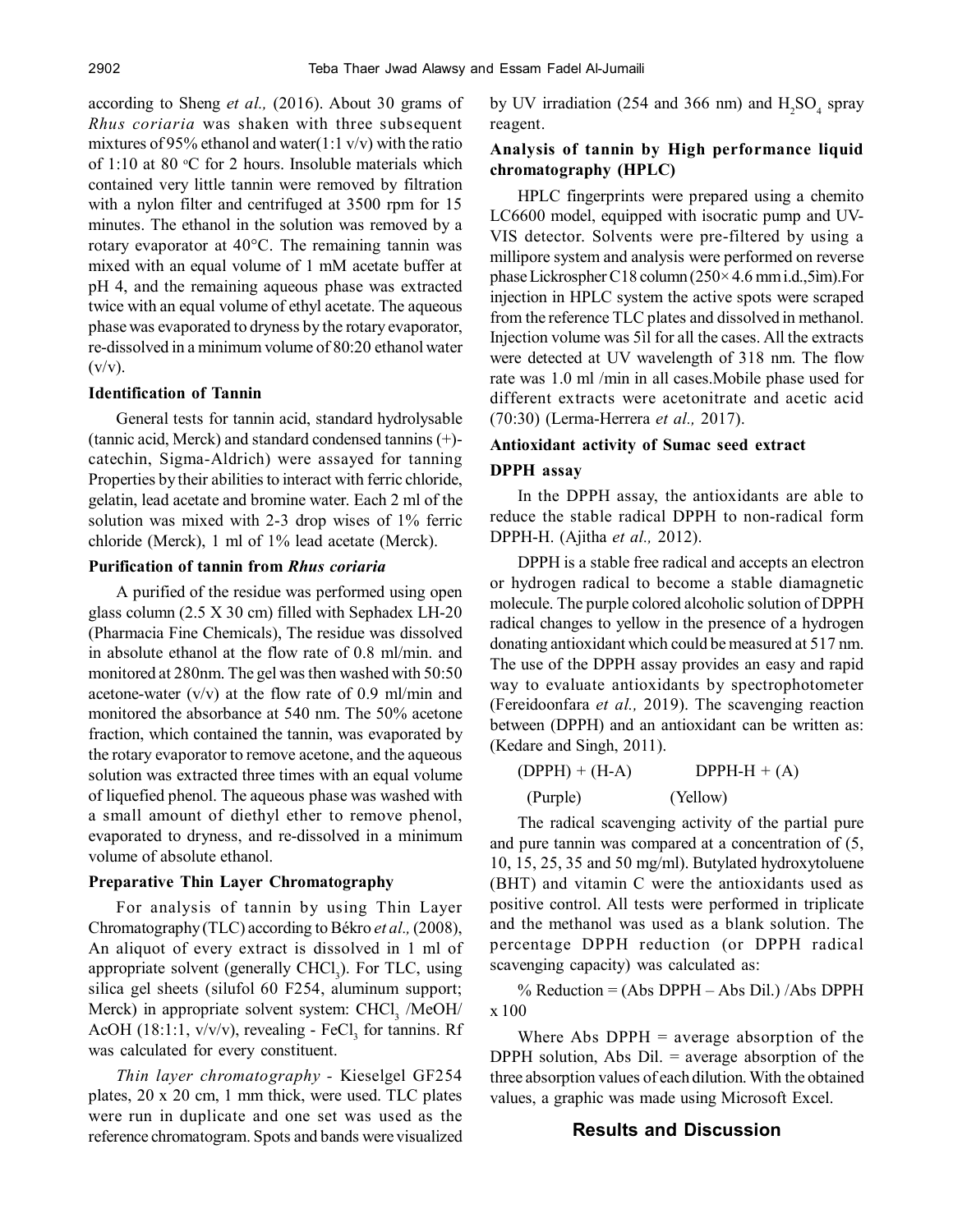This process includes preparation of sumac seed for extraction by removing all foreign materials that they have bad effect on the efficiency and quality of extraction. That may play a false role on this process which will lead to improper result about extraction and purification. Therefore, the delivering from these agents was considered an essential step as a starting point in this project. Extraction starts with increasing sample surface area by grinding seed using electrical mixer to allowing better contact of the extracting solvent with the sample (Anwar *et al.,* 2018), then the ground biomass is ready for extraction.

The solvents which give the best results were high purity 95% ethanol: water (1:1 v/v) at 80°C. (Sheng *et al.,* 2016) patented an alcohol-based method for isolating tannin from sumac seeds in greater than 90% purity. The polymeric powder obtained by ethanol : water extraction of sumac seeds flour is found to release tannin. Temperatures above room temperature (at 80 ºC) are typically used for base hydrolysis. A higher temperature is needed to separate tannin from larger molecular weight compounds such as protein and starch residues which are coagulated and precipitated by the heat.

This step is achieved by using column chromatography Sephadex LH-20 according to Peng *et al.,* (2019) in the purification of tannin from the Sumac seeds. In this study, the purification of ethanolic extract was carried out on this matrix and repeated many times to obtain sufficient amount of tannin. In this technique of purification were depending on molecular weight**.** Sephadex is used to separate low and high molecular weight molecules Sephadex LH-20 is a liquid chromatography media designed for molecular sizing of natural products such as steroids, terpenoids, lipids and low molecular weight peptides (up to 35 amino acid residues) depending on the chosen solvents. Tannins were eluted as a symmetrical peak on Sephadex LH-20**.** There is no single protocol for extracting tannins from all plant material. The procedures used for tannins are widely variable. The acetone solvent in the extraction increases the total yield by inhibiting interactions between tannins and proteins during extraction or even by breaking hydrogen bonds between tannin-protein complexes (Mailoa *et al.,* 2014).

The crud extract of the sumac seeds were subjected to different chemical tests for the detection of different phyto constituents table 1 by using reagents. Thin layer chromatography using Chloroform: water (6:4) as the developing solvent was able to separate different chemicals having different retention factor (Rf value) present in plant extracts. The detection in this method gave the same result characterized by appearing of a dark spot on the silica gel thin layer according to Harbone (1998), where the Rf. value of tannin was 0.923.(Fig. 1). This result was agreement with (Mehta *et al.,* 2017) showed the tannin appear as gray spotlights with Rf (0.92).



(1) crude (2) partial pure tannin (3) pure tannin (4) standard **Fig. 1:** Thin layer chromatography plates of *Rhus coriaria*

extract the brown zone indicate he presence of tannin.

Tannic acid of Sumac seeds were analyzed by HPLC according to Gupta and Garg (2014) method. The results of the HPLC analysis of *Rhus coriaria* extract showed Tannins with prominent peak with retention time (RT) of 1.937 minutes, (Fig. 2).

One peak have been identified as tannin using standard solution under similar condition (Fig. 3). HPLC analysis revealed the identity of bioactive constituents present in the plant Phytochemical analysis of extracts demonstrated the presence of phytoconstituents like tannin, The medicinal value of the plant lies in bioactive phytochemical action on the human body (Lerma *et al.,* 2017). Some of the most important bioactive phytochemical constituents was tannins, Antibacterial properties of several plant extracts have been attributed to some of these secondary metabolites (Tohma *et al.,* 2019).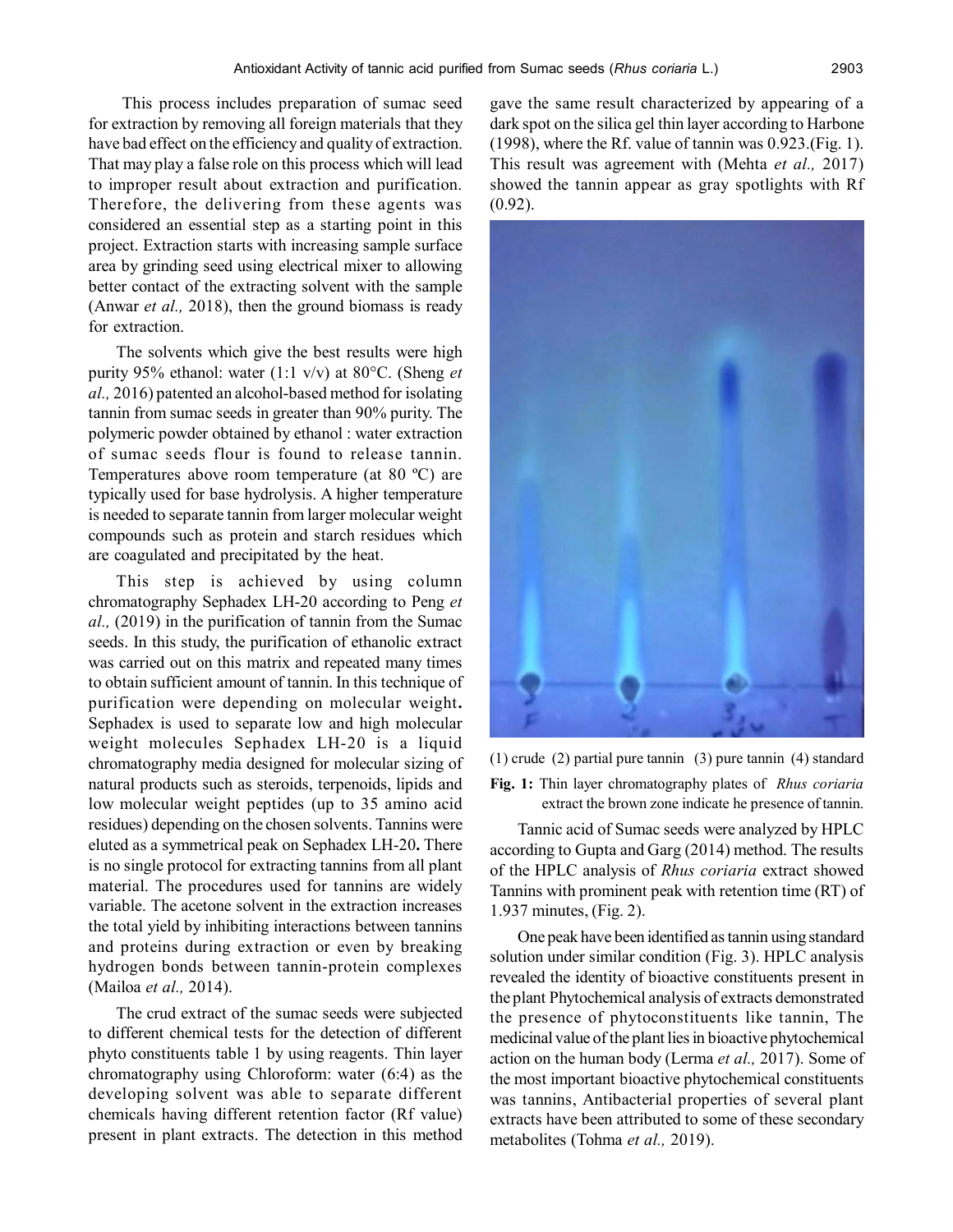

**Fig. 2:** HPLC chromatography for tannin purification from *Rhus coriaria* .

| S.<br>INo.     | Reten.<br>Time<br>(min) | Area<br>(mAU.S) | Height<br>(mAU) | Area<br>(%) | Height<br>(%) | <b>W05</b><br>(min) | Compound<br><b>Name</b> |
|----------------|-------------------------|-----------------|-----------------|-------------|---------------|---------------------|-------------------------|
|                | 1.937                   | 45.961          | 0.704           | 0.2         | 0.1           | 0.03                |                         |
| $\overline{2}$ | 4.960                   | 23451.002       | 1224.157        | 99.8        | 99.9          | 0.28                | Pure Tannin             |
|                | Total                   | 23496.964       | 1224.861        | 100.0       | 100.0         |                     |                         |



**Fig. 3:** HPLC chromatography standard.

Antimicrobial action of tannin may be related to their ability to inactivate microbial adhesions, enzymes, cell envelops transport proteins. This potential plant extract (tannin) can be used as therapy for infectious diseases caused by multidrug resistant. (Abu-Reidah *et al.,* 2015).

The pharmacological action of crude drug was

**Table 1:** Detection of some active compounds in sumac extracts.

| <b>Phytochemical compound</b> |                  | <b>Crud Extract</b> | <b>Result</b>             |
|-------------------------------|------------------|---------------------|---------------------------|
| Flavonoids                    |                  | $^{++}$             | yellow color              |
| Phenols                       | Ferric chloride  | $^{+}$              | bluish green color        |
|                               | lead acetate     | $^{+}$              | reddish brown precipitate |
| Alkaloids                     | Wagner's reagent | $^{+}$              | brown precipitate         |
|                               | Meyer s test     | $^{+}$              | White precipitate         |
| Tannins                       |                  | $++$                | white gelatin             |
| Terpenoids                    |                  | $^{+}$              | Brown Color               |
| Glycosides                    | Benedict's Test  | $^{+}$              | Red Precipitate           |
| Saponine                      |                  | $^{++}$             | thick foam                |
| Steroid                       |                  | $^{+}$              |                           |

 $+=$  Positive,  $++$  = good present,  $++$  = strongly present,  $-$  = not detected

determined by the nature of its constituents such as alkaloids, terpenoids, flavonoids, glycosides, saponins and tannins. (Rashid *et al.,* 2016). Finally, those results confirm that RCE is rich in hydrolysable tannins (Farag *et al.,* 2018).

The  $IC_{50}$  of each extract (concentration of extract or compound at which 50% of DPPH is reduced) was taken from the graphic. (Al-Jumaili *et al.,* 2019).

The scavenging activity increased gradually with extract concentrations, as for the statistical analysis between different concentrations of the same extract; there was a significant difference at p d" 0.01. The results

> showed that the pure tannin was the highest free radical scavenging activity from the partial pure tannin with values 4.66 and 4.33 respectively in 50 mg/mL compared to 4.57 for BHT and 4.48 for vitamin C, which means that the pure tannin of sumac seeds is superior to BHT.

Fig. (4) illustrates the concentration of DPPH radical due to the scavenging ability of the extract and standards. The radical scavenging capacity  $(IC_{50})$  of Pure tannin was found to be 9 mg/ml, which is the concentration that decreases the initial DPPH radical concentration by 50%. On the other hand the  $(IC_{50})$  of BHT and vitamin C was 2.5 and 4 mg/ml, respectively, and this was more potent than partial pure tannin component (IC<sub>50</sub> = 14 mg/ml).

Furthermore, the antioxidant activity is expressed as an effective concentration (IC50). The half maximal effective concentration  $(IC_{50})$  are often refers to the concentration of a drug, toxicant or antibody which induces a response half way between the baseline and maximum after a specified exposure time, it commonly used as a measure of potency of a drug (Chan, 2015).

Lee *et al.*, (2008) reported that if the  $IC_{50}$  value of an extract is less than 10 mg/ml it indicates that the extract

is an effective antioxidant.

In this study, the  $IC_{50}$  value of pure tannin was less than 10 mg /ml, and this indicates that the extract was an effective antioxidant. In addition, it has been reported that the tannins of sumac were to be found as strong antioxidants. The hydrolysable gallotannins are the main tannin compounds present in the Rhus family. The polyol-Dglucose is their basic structural unit, esterified using gallic acid to give the b pentagalloyl-D-glucose, at its hydroxyl groups (Fereidoonfara *et al.,* 2019).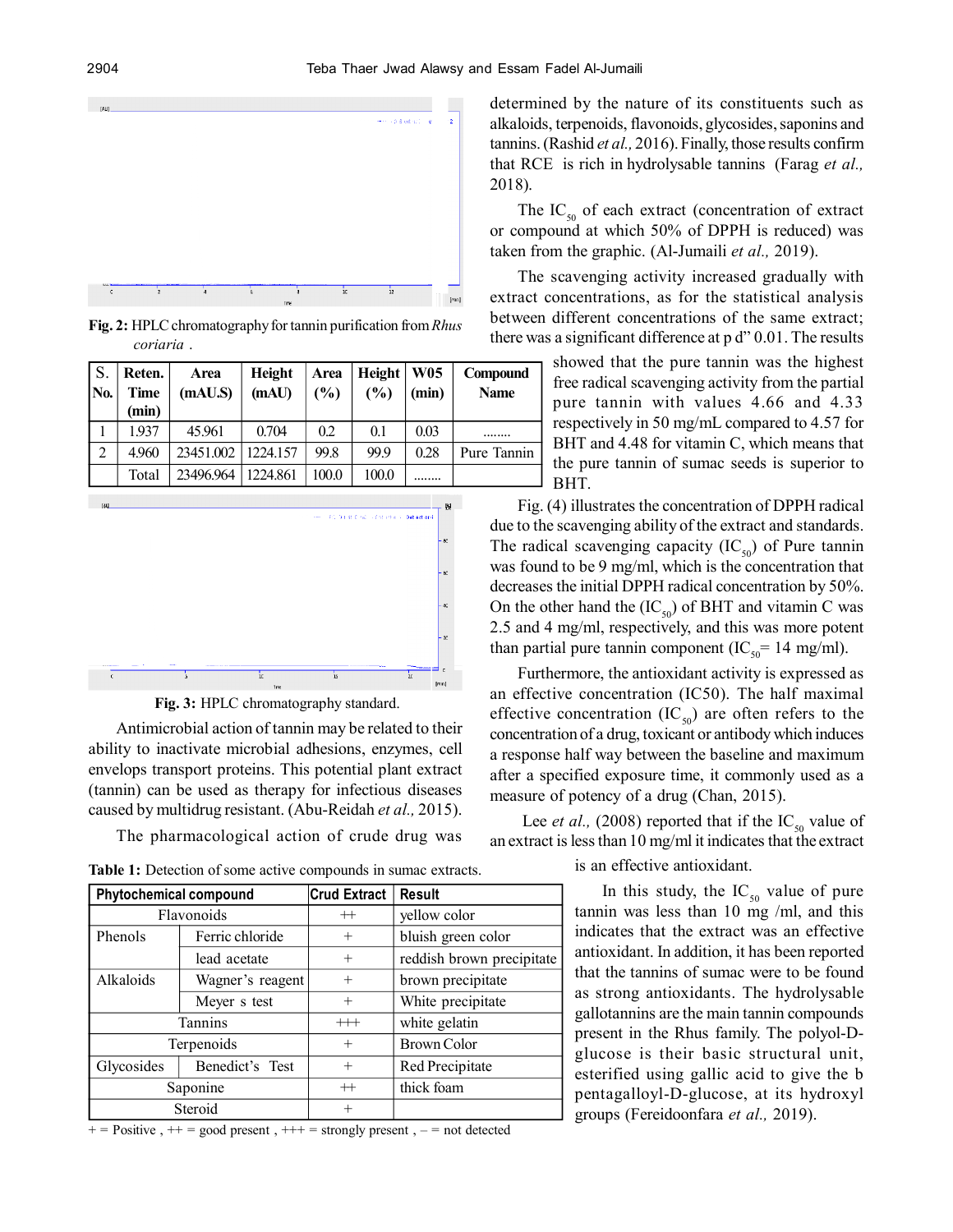

**Fig. 4:** Percentage of DPPH reduction using Tannin samples (purified and partial purified) and appropriate controls after 30 min of exposure. The corresponding  $IC_{50}$  are also outlined.

In conclusion, Sumac seeds available in Iraqi markets can be a good source for tannins, Heating of crude *Rhus coriaria* extract (RCE) at 80<sup>o</sup>C /10 minutes before starting purification was considered important step to remove proteins. Tannin possessed high antioxidant effects as free radical scavenger in quenching the DPPH.

#### **References**

- Abu-Reidah, I.M., M.S. Ali-Shtayeh, R.M. Jamous, D. Arráez-Román and A. Segura-Carretero (2015). HPLC-DAD-ESI-MS/MS screening of bioactive components from *Rhus coriaria* L. (Sumac) fruits Food Chem.,10.1016/j. food chem., 2014.06.011.
- Ajitha, M.J., S. Mohanlal, C.H. Suresh and A. Jayalekshmy (2012). DPPH radical scavenging activity of Tricin and its conjugates isolated from "javara" Rice Bran: A density functional theory study. *Journal of Agricultural and Food Chemistry*, **60:** 3693-3699.
- Al-Jumaili E.F., G.S. Hamid and F.K. Ali (2019). Hepatoprotective and anti-oxidant activities of resveratrol and its derivative in alloxan-induced diabetic mice. Journal of the College of Education. Al-Mustansirya University, vol. 1 special number, 239-251.
- Anwar, M.A., A.A. Samaha, S. Baydoun, R. Iratni and A.H. Eid (2018). *Rhus coriaria* L. (Sumac) Evokes Endothelium-Dependent Vasorelaxation of Rat Aorta: Involvement of the cAMP and cGMP Pathways. *Frontiers in pharmacology*, **9:** 688.
- Asgarpanah, J. and S. Saati (2014). An overview on

phytochemical and pharmacological properties of Sumac L. *Res. J. Pharmacogn*, **1:** 47-54.

- Behnammanesh, G., S. Khalilpour, A.S.A. Majid and A.M.S.A. Majid (2015). Pharmacological actions and potential neuroprotective effects of *Rhus coriaria* L. and *Echium amoenum* L.: A brief review. *Webmed. Central Pharmacol.* , **6:** WMC005008.
- Békro, J.A.M., K.M. Konan, Y.A. Békro, M.G. Djié Bi, T.G. Zomi Bi and V. Mambo *et al.* (2008). Phyto compounds of the Extracts of Four Medicinal Plants of Côte D'ivoire and Assessment of their Potential Antioxidant by Thin Layer Chromatography. *European Journal of Scientific Research*, **24(2):** 219-228.
- Chan, B.K.C. (2015). Biostatistics for Epidemiology and Public Health. Using R. Springer. Switzerland. 458.
- Farag, M.A., N.M. Fayek and I. Abou Reidah (2018).Volatile profiling in *Rhus coriaria* fruit (sumac) from three different geographical origins and upon roasting as analyzed via solid-phase microextraction PeerJ. 10.7717/peerj.5121.
- Fereidoonfara, H., H. Salehi-Arjmanda, A. Khadivib, M. Akramiana and L. Safdaria (2019). Chemical variation and antioxidant capacity of sumac (*Rhus coriaria* L.). Industrial Crops & Products, **139:** 1 November 2019, 111518, https:/ /doi.org/10.1016/j.indcrop.2019.111518.
- Gupta, S.P. and G. Garg (2014). Quantitative estimation of gallic acid and tannic acid in bhuvnesvara vati by RP-HPLC. *Der. Pharmacia. Lettre*, **6(2):** 31-36.
- Harborne, J.B. (1998). Phytochemical Methods. A Guide to Modern Techniques of Plant Analysis. 3rd Edition,